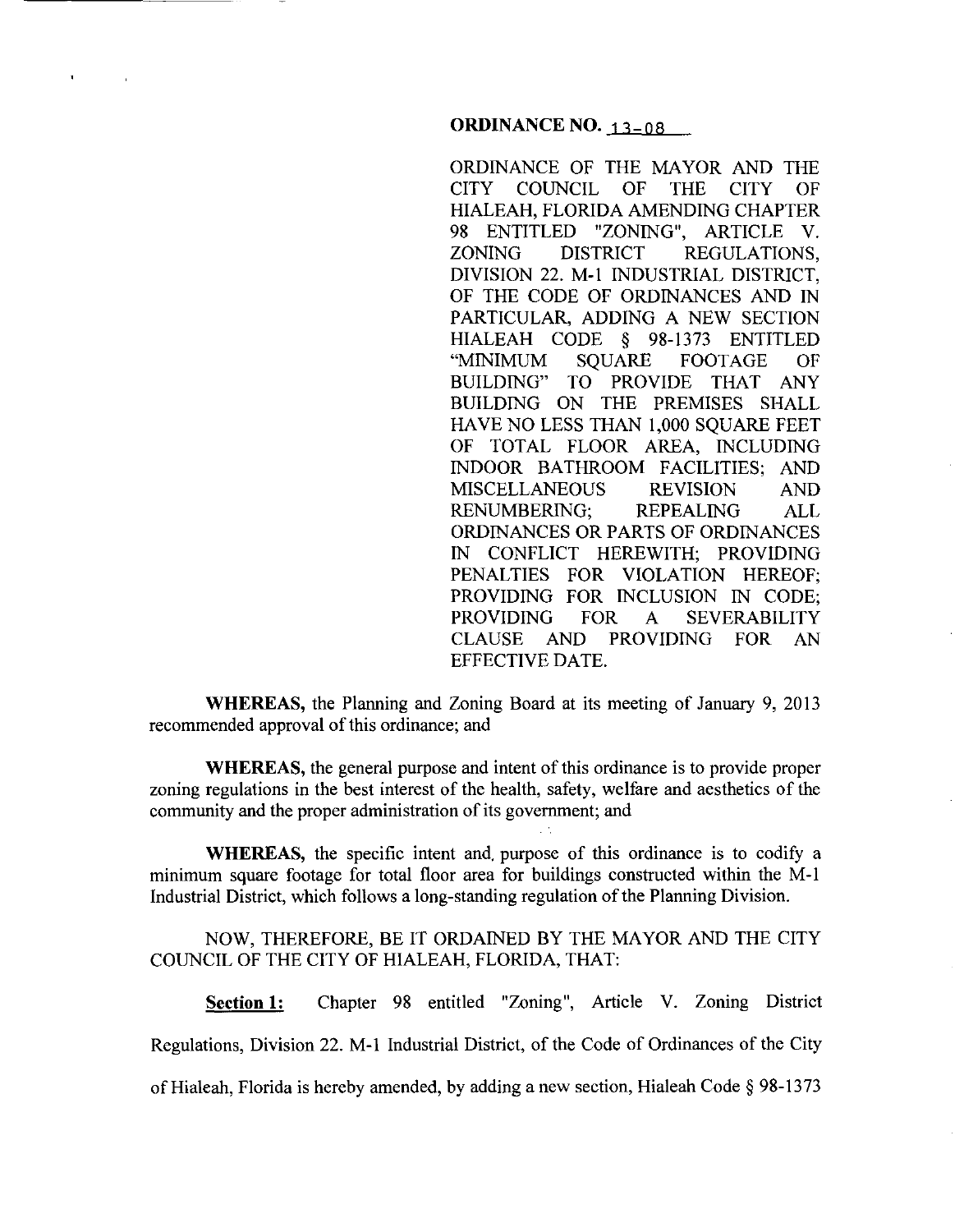#### RESOLUTION NO. 13-08 Page 2

entitled "Minimum square footage of building", to read as follows:

 $\mathbf{r}$ 

## **Chapter 98**

# ZONING

 $*$  \*  $*$  \*

# ARTICLE V. ZONING DISTRICT REGULATIONS

 $\begin{matrix} * & * \end{matrix}$ 

# DIVISION 22. M-1 INDUSTRIAL DISTRICT

 $\begin{array}{ccc} * & * & * \end{array}$ 

# Sec. 98-1373. Minimum square footage of building.

In the M-1 industrial district, there shall be a minimum square footage of 1,000 square feet of total floor area for any building, including indoor bathroom facilities, located within the property.

# Sec. 98-13734. Type of construction.

In the M-1 industrial district, all buildings shall be constructed of materials according to the South Florida Building Code.

### Sec. 98-13745. Maximum height.

\* \* \* \* \* \* \*

# Section 2: Repeal of Ordinances in Conflict.

All ordinances or parts of ordinances in conflict herewith are hereby repealed to

the extent of such conflict.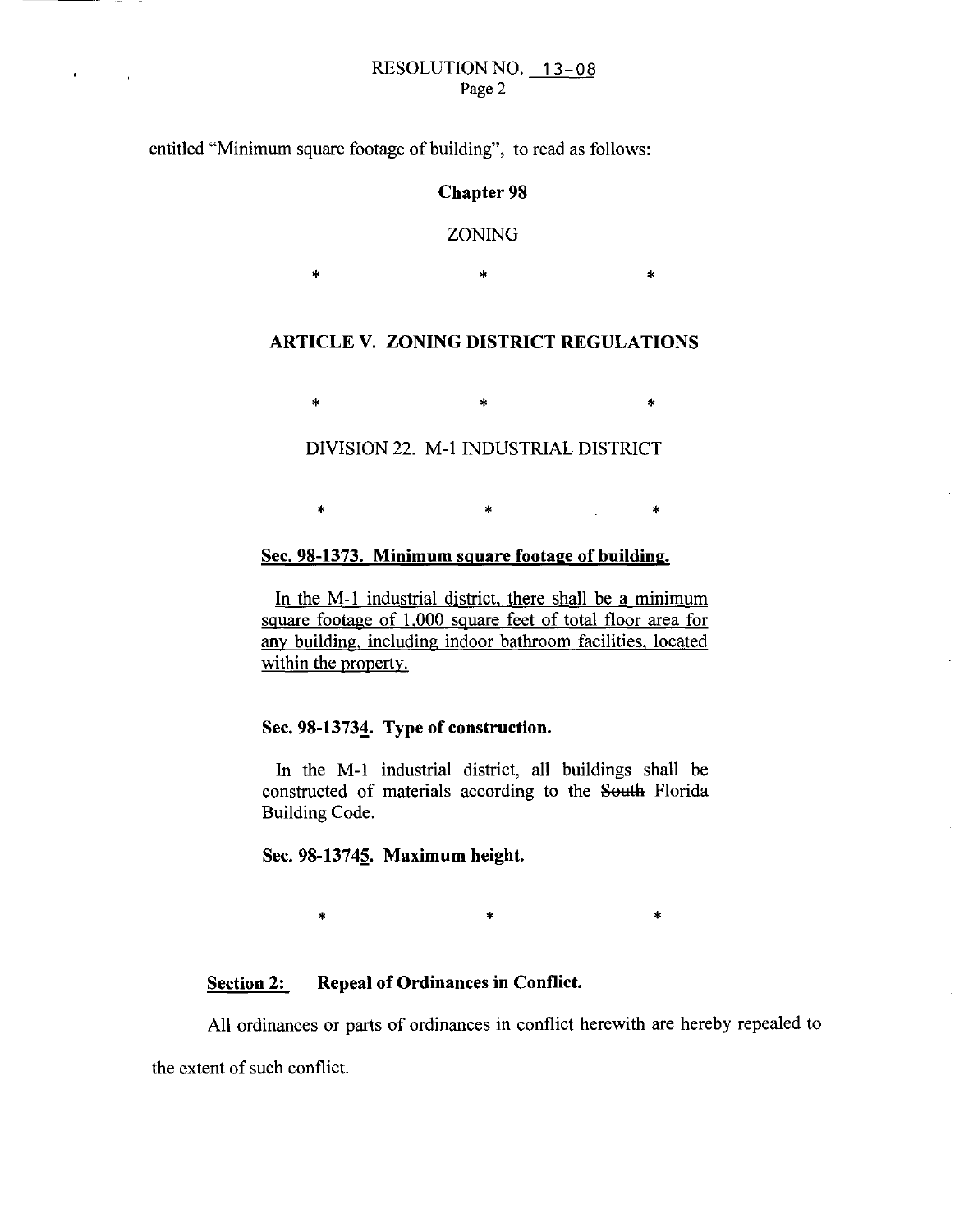## RESOLUTION NO. 13-08 Page 3

#### **Section 3: Penalties.**

Every person violating any provision of the Code or any ordinance, rule or regulation adopted or issued in pursuance thereof shall be assessed a civil penalty not to exceed \$500.00 within the discretion of the court or administrative tribunal having jurisdiction. Each act of violation and each day upon which any such violation shall occur shall constitute a separate offense. In addition to the penalty prescribed above, the City may pursue other remedies such as abatement of nuisance, injunctive relief, administrative adjudication and revocation of licenses or permits.

### **Section 4: Inclusion in Code.**

The provisions of this ordinance shall be included and incorporated in the Code of Ordinances of the City of Hialeah, as an addition or amendment thereto, and the sections of this ordinance shall be renumbered to conform to the uniform numbering system of the Code.

#### **Section 5: Severability Clause.**

If any phrase, clause, sentence, paragraph or section of this ordinance shall be declared invalid or unconstitutional by the judgment or decree of a court of competent jurisdiction, such invalidity or unconstitutionality shall not affect any of the remaining phrases, clauses, sentences, paragraphs or sections of this ordinance.

#### **Section 6: Effective Date.**

This ordinance shall become effective when passed by the City Council and signed by the Mayor or at the next regularly scheduled City Council meeting, if the